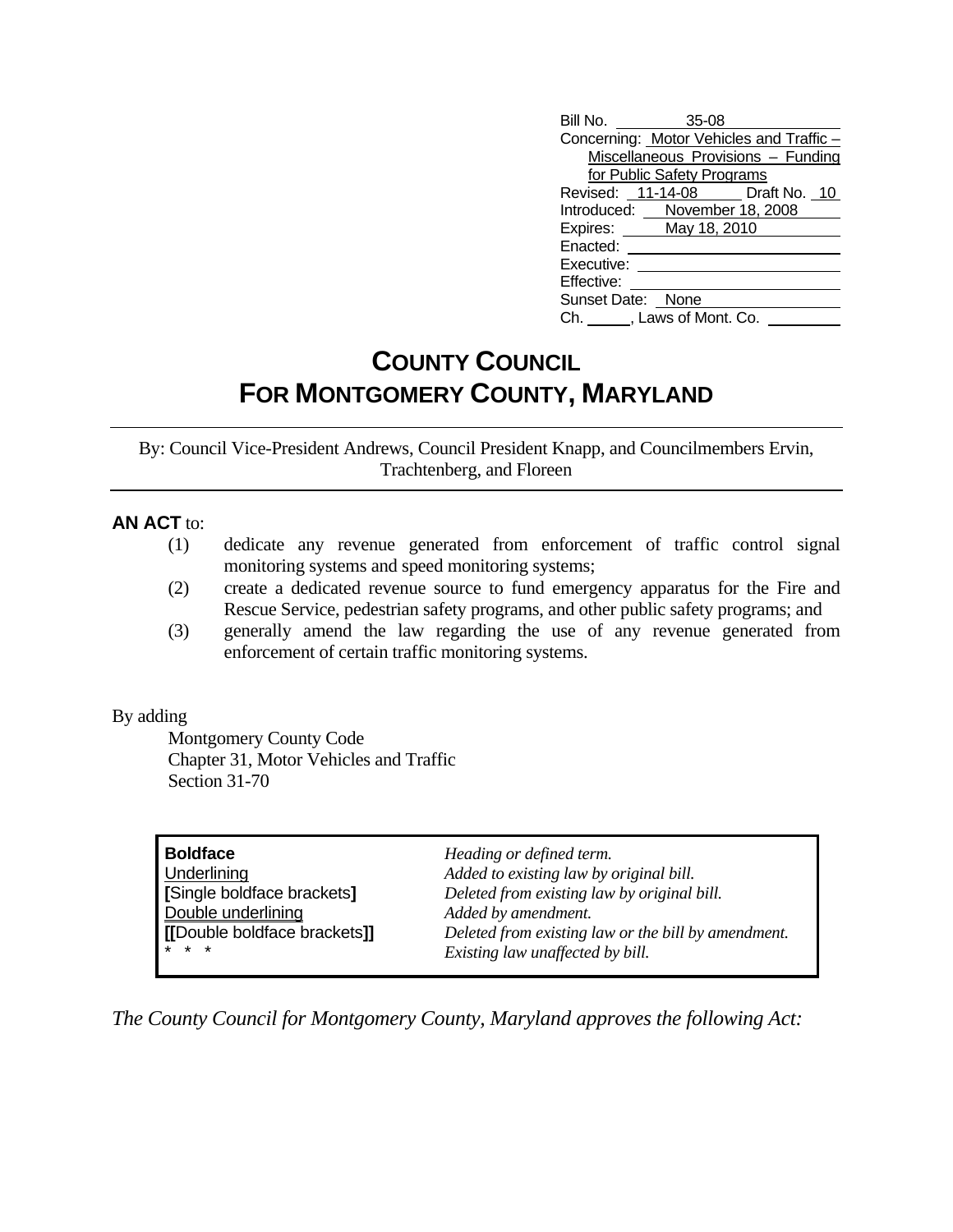1 **Sec. 1. Section 31-70 is added as follows:**  2 **31-70. Funding for Public Safety Programs.** 3 (a) In this section the following terms have the meanings indicated: 4 *Fire and Rescue Service* means the Montgomery County Fire and 5 Rescue Service, including each local fire and rescue department. 6 *Net revenue* means revenue less the cost of operating a traffic signal 7 control and speed monitoring system. 8 *Revenue* means any civil penalty received by the County for a civil 9 citation issued for a violation of any traffic control signal or speed 10 monitoring system authorized by State law. 11 *Speed monitoring system* means a device authorized by Md. Code 12 Transportation Art. §21-809. 13 *Traffic control signal monitoring system* means a device authorized by 14 Md. Code Transportation Art. §21-202.1. 15 (b) The Council, in the annual capital or operating budget resolution or by 16 separate resolution, must allocate any net revenue to supplement County 17 expenditures on public safety programs as follows: 18 (1) 50% to buy emergency apparatus by the County for use by the 19 Fire and Rescue Service; 20 (2) 35% for pedestrian safety programs in the County's approved 21 capital or operating budget, allocated as follows: 22 (A) 75% for County programs; and 23 (B) 25% for pedestrian safety program grants to municipalities 24 in the County that have a traffic control signal monitoring 25 or a speed monitoring device in the municipality and do 26 **not** have a police department; and 27 (3) 15% for traffic safety programs in the approved capital or